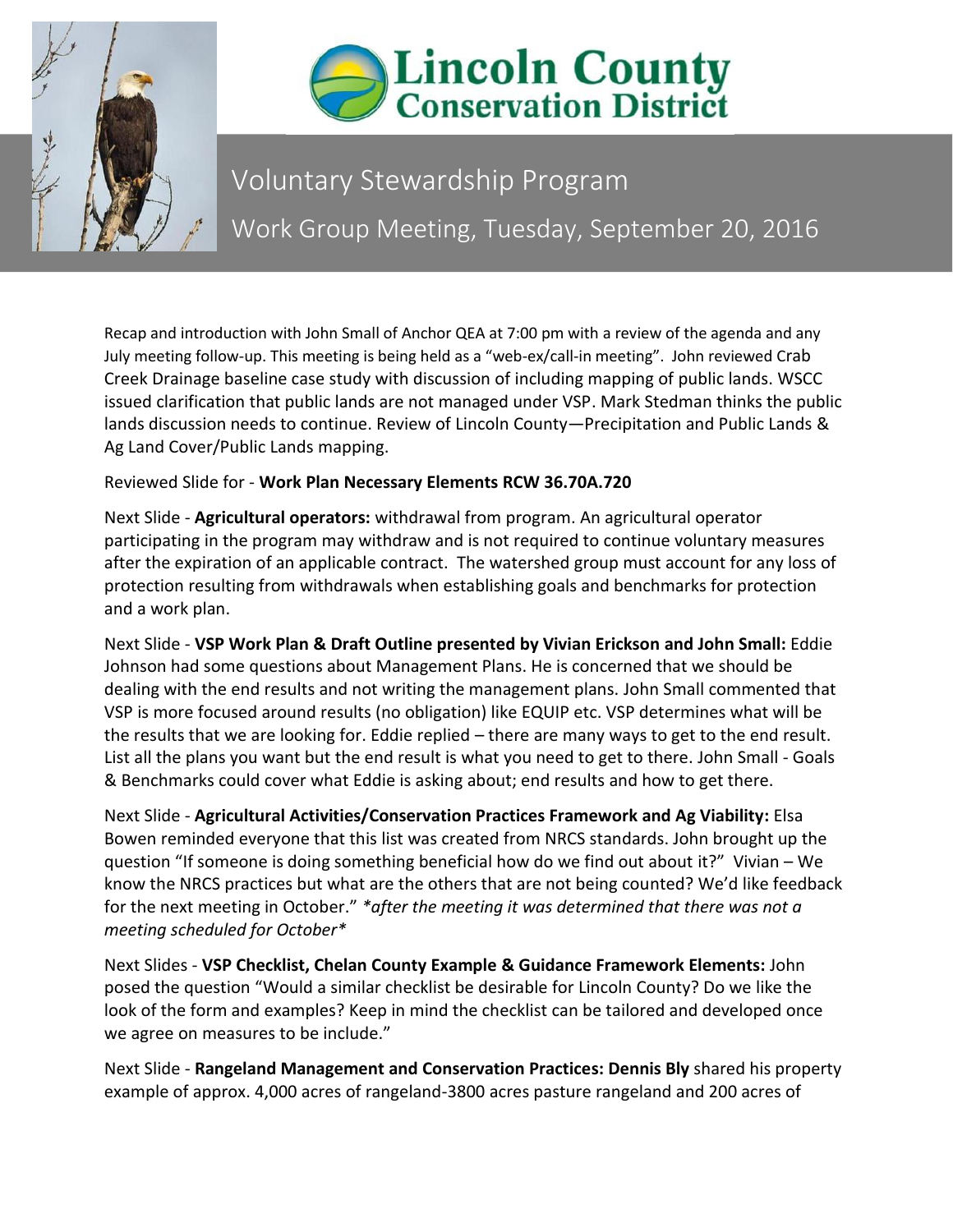meadow irrigated by Crab Creek with 250 head of cattle with approximately the same for calves with 70-80 yearlings.

Typical range practices: grazing typically begins in May, 7 fields (500-600 ac each) with rotating of fields through June. After Oct until Thanksgiving they are free ranged with hay feed and meadow grazing through winter. Conservation practices on the Bly property were covered in the slide along with changes and challenges including – fencing repair and maintenance, weather dependency, and riparian study group recommendations.

Dennis shared that that he received one of the many letters that came from ecology after neighbors reported about fencing the creek. After 2 yrs of discussion some landowners built fences but Dennis did not, he used the EQIP program instead. Dennis stated that DOE didn't want any grazing; he was never very concerned with cows tearing up the creek as they never have. Dennis straightened and fenced off the lower part of Ranch Creek with limited access for the cows. Dennis stated that the cows would rather drink out of a water tank anyway and that a  $\frac{1}{2}$  in of water on frozen snow will cause more damage than cows ever would. John's question for the group – "How do we tell this story and others?" Dennis was thanked for sharing his practices with the group.

Next Slide - **Rex Harder,** lots of the same practices as Dennis but Rex has added additional wells. Managed grazing at Sprague lake with EQUP program and has also utilized solar powered stock watering wells which were funded through FSA. Rex stated that solar is nice because you can add more and store it. Conservation practices on the Harder property were also covered in the slide along with challenges including – Irrigation water shut-offs, water storage during high flow for use during dry periods, reduced winter runoff, costs of weed and moisture management for good grazing conditions. Rex commented that he is providing beef for "Blue Apron" as a Washington product and he'd like to see county and entity support. Mark Stedman gave Rex kudos for being involved in Blue Apron and for the oversight to stay on the cutting edge.

Next Slide(s) - **Conservation Practices & Functions, Potential Risks to Critical Areas & Ag Viability.** John reviewed the slide without discussion from the workgroup.

Next slide - **Participation in VSP:** several options to consider.

- 1. Do nothing
- 2. Implement changes 100% producer funded with no commitment to maintain
- 3. Seek technical assistance (industry, CD, or NRCS), then implement (producer 100% funded)
- 4. Variation of option 3 determine applicable program/financial incentive is available, enter into contract, and implement (producer/program funded)

Next Slide - **Conservation Practices & Function and VSP:** slide was reviewed without conversation from the group.